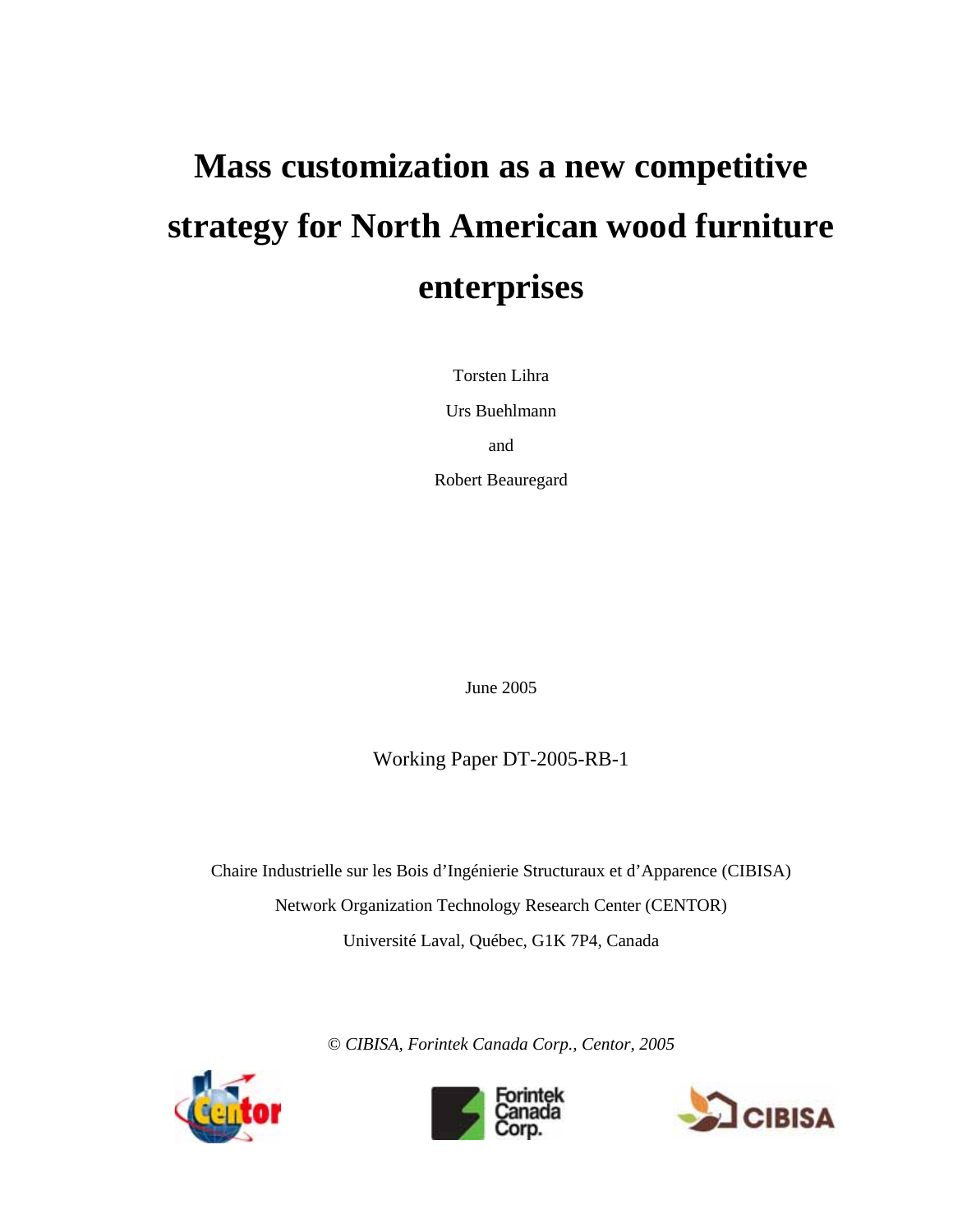# **Mass customization of wood furniture: Literature review and application potential**

T. Lihra Value Added Department Forintek Canada Corp. U. Buehlmann Wood and Paper Science North Carolina State University R. Beauregard Sciences du Bois et de la Forêt Université Laval

#### **Abstract**

Imported furniture is increasingly threatening the US furniture industry.. Mass customization (MC) may be a strategy for US manufacturers to keep a competitive edge. This paper introduces a MC concept and uses four furniture industry sub sectors (wood household furniture, wood office furniture, upholstery furniture, and wood kitchen cabinets) to indicate a possible correlation between the level of customization offered by each of these four industry sub-sectors and their success in maintaining domestic market share. Observations indicate that the U.S. kitchen cabinet industry offers the highest level of MC of all furniture sub-sectors analyzed. The domestic kitchen cabinet industry is not loosing market share to offshore imports. The wood household furniture industry sub-sector, on the other hand, offers little or no customization for consumers and suffers large market share losses from imported products. The study supports the notion that MC can strengthen the domestic furniture industry's competitive position relative to offshore producers.

Keywords: Mass Customization, Personalization, Furniture

#### **1 INTRODUCTION**

Increasing furniture demand in North America has been forecasted by Bullard and West [1]. Age and income structure of the American population give reason to estimate moderate but continuous increase of furniture sales in the USA. The main question for North American furniture manufacturers is "who will produce the furniture to satisfy the North American market". The domestic industry is facing competition from low labour cost countries, which increasingly export their products to the USA. Schuler and Buehlmann [2] stated that furniture demand is significantly influenced by demographics. The American population is characterized by the presence of about 60 million baby boomers. This group represents the most important market segment for the furniture industry. To satisfy their needs, price may not be the only sales argument. Schuler and Buehlmann [2] forecast an increasing market share of customized products for the decades to come (figure 1). The publication at hand then hypothesizes that the level of mass customization (MC) offered by an industry sub-sector is negatively correlated with the loss of market share of domestic furniture manufacturers.



Figure 1: Market share of standardized, mass produced versus customized products [2].

The objective of the present paper is the discussion of the implementation of MC concepts by the US wood household furniture industry, the US wood office furniture industry, the US upholstery furniture industry and the US wood kitchen cabinet industry and its implications on market success.

#### **2 MASS CUSTOMIZATION CONCEPT**

Stanley M. Davis [3] in 1987 introduced the term « mass customization » in his book *Future Perfect*. He described mass customization (MC) as a trend towards the production and distribution of individually customized goods and services for mass markets. The idealized definition of the concept may be stated as a business strategy for profitably providing customers with anything they want, at anytime, anywhere, in any way [4]. Being an ideal, that definition can only be approached but never perfectly accomplished by a company. A more practical description of MC relates to the ability of a business entity to provide customized products or services in high volumes with short lead time through flexible processes at costs similar to standardized mass products [5] [4]. Pine [6] considers MC as the historical successor of mass production while Kotha [7] as well as Westbrook and Williamson [8] see it as a system that may co-exist with mass production. Products can be customized in many different ways but MC is always achieved without manufacturing products to stock. Taxonomies for MC and manufacturing without finished goods inventories are proposed by numerous authors [4] [9] [10] [11]. Montreuil and Poulin [12] proposed an eight options personalisation framework that is adapted to the furniture manufacturing industry by the authors of this publication:

- 1. Popularizing: A limited number of products match a wide variety of customer needs, for those who want off-the-shelf products. Focus on evolving the popular product mix in line with evolving customer needs.
- 2. Varietizing: Extensive mix of products to satisfy almost all customer needs. Retailers pick those they want to offer off-the-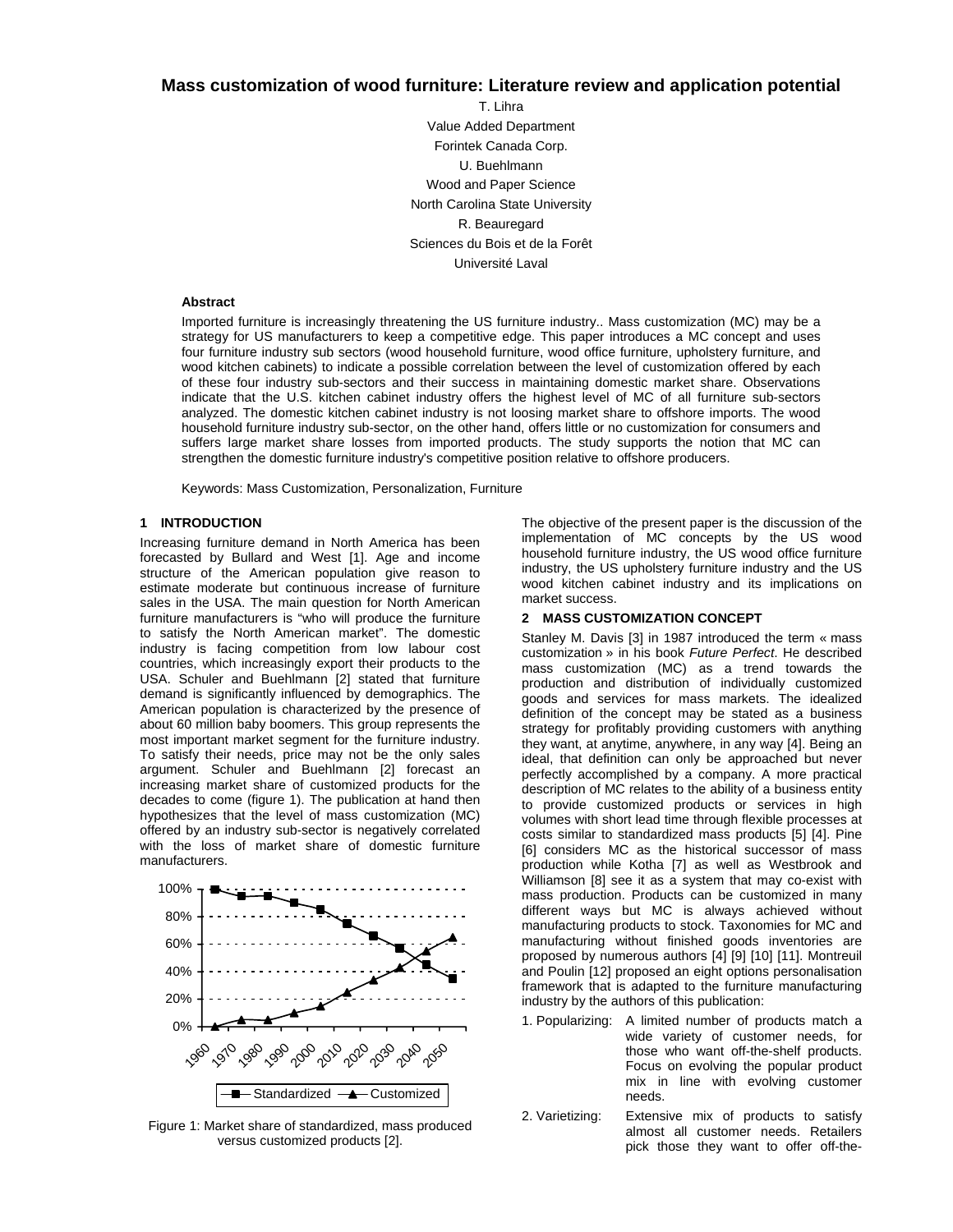shelf and rely on quick delivery from the distribution network for fast replenishment.

- 3. Accessorizing: A limited set of core products matched with a wide array of accessories. Final assembly of accessorized products performed to order either by the customer, the retailer or the manufacturer.
- 4. Configuring: Configuring means that customers define the desired product through the setting of parameters and the selection of options. He is guided through the specification process by the retailer or the manufacturer.
- 5. Tailoring: Product designed/engineered to customer needs. The customer is closely involved in the product specification and realization process.
- 6. Servicing: "Servicing", an option added by the authors refers to a design service provided by the manufacturer or the retailer. The customer is assisted to develop a complete living concept including furniture, accessories, mouldings, wallpaper etc.
- 7. Adjusting: Product adjusted to customer needs after usage. The product has to be adaptable to offer options to allow for adjustments. Distributed information systems capture customer feedback.
- 8. Monitoring: Product is replaced by more adequate product as the customer needs evolve, ensuring continually a best-fitting product. This involves ongoing, regular and interactive customer feedback.

Adapting MC is a strategic decision with impact on the organisational structure of a business. However, MC has the potential to uncover revenue drivers that might otherwise be forgone or be seized by competitors [4]. Kotha [13] also sees MC as a competitive advantage for a first mover, although this advantage may be fleeting. A company that finds itself and its competitors offering similar levels of MC, might discard MC as a competitive edge [9]. In such cases, MC is just a core characteristic of the business permitting it to stay at level with competitors. As discussed in more detail later, use of MC strategies in the furniture manufacturing industry vary from one subsector to another. MC might be considered as a competitive edge in one sub-sector and be part of the core characteristics of business practices in another.

Benefits of MC are more often related to customer and market impact than to costs and profits [14]. The example of the National Bicycle Industrial Company (NBIC) of Japan may be cited to confirm that statement [7] [13] [15]. NBIC produces three bicycle brands: while the National and the Hikari brands are mass produced, the Panasonic brand is mass customized and mass produced. The pilot plant for Panasonic MC bicycles was built in 1987, a period where the Japanese bicycle industry recorded decreasing sales. NBIC offered a hybrid of tailored and accessorized personalization. Bicycle frames were built as a function of customer anthropometrics, mechanical accessories were added upon request and a wide range of finishing options (including the printing of the customers' name on the frame) were available. In the first two years of operation, orders for personalized bicycles at NBIC increased by 20%. NBIC had the competitive edge to be the first bicycle manufacturer offering personalized

products. In 1992 personalized products at NBIC represented only 10% of their total production while 90% were still being mass produced. However, the introduction of MC bicycles had an important impact on customers' perception of NBICS brand name and undoubtedly increased NBIC's core business – mass produced bicycles [7] [13] [15].

#### **3 MASS CUSTOMIZATION AND THE WOOD FURNITURE INDUSTRY**

MC has been mentioned as one of the strategies for North American furniture manufacturers to stay competitive in a context of global competition [1] [2] [16] [17] [18]. It also has been widely noted that the four furniture industry subsectors (household casegoods, upholstered, kitchen and office) have widely differing levels of MC adaptation. These four industry sub-sectors are also characterized by different levels of competition from imported products. In 2001, the United States imported almost 50% of all wood household casegood furniture, while less than 5% of all kitchen cabinetry came from outside the country [17]. While those two industries do appear to have different levels of MC adaptation, the correlation between MC and level of imported product has never been established. Other factors, such as lean manufacturing practices or supply chain alliances are commonly expected to have an impact on the level of imports, too. However, it is interesting to note that all these manufacturing factors listed are precursors of successful MC adaptation.

An argument can be made that furniture, given its prevalence in human life and its use as a status symbol, is extremely suited for the concept of MC [2] [17] [19]. If customers pay premiums for customized computer, cars or clothes, furniture products would seem to present similar opportunities. From a manufacturing viewpoint, all furniture products, e.g. household casegoods, upholstered, office or kitchen cabinetry, follow similar processes and could be produced as MC products. Distribution and sales channels, while being different for the different sub-sectors, could support MC. Yet, it appears that the kitchen cabinet and office furniture industries have pursued MC strategies more extensively than did the wooden casegoods and upholstered furniture industries. The impression is that there may be a correlation between the level of imported furniture sold in the U.S. market and the level of MC adaptation. While no conclusive evidence can be offered due to the complexity of such industry-wide analysis, data is presented below to support this proposition.

#### **3.1 Wooden casegoods household furniture (NAICS 337 122)**

A typical wood casegoods household furniture plant may produce 10 or more different furniture collections. Each of these collections may count for about 15 furniture items. Design and construction are seldom standardized or modularized. Given that one collection represents 500 to 1000 components, the total number of components may reach 20,000. Production planning is centralized using MRP II type software based on market forecasts. The plant layout is often a mixture of job shop and flow shop layout and production operates in push mode [20]. Buffer stock is present at the input and output sides of each process resulting in a high level of work in progress (WIP). Finished furniture is inventoried and distributed from the factory to retail stores. Despite the high level of inventory that such a plant carries, customer order response time is generally between six and twelve weeks.

The wooden casegood household furniture industry is mainly operating in a ship-to-order mode. Little personalization is possible under such condition.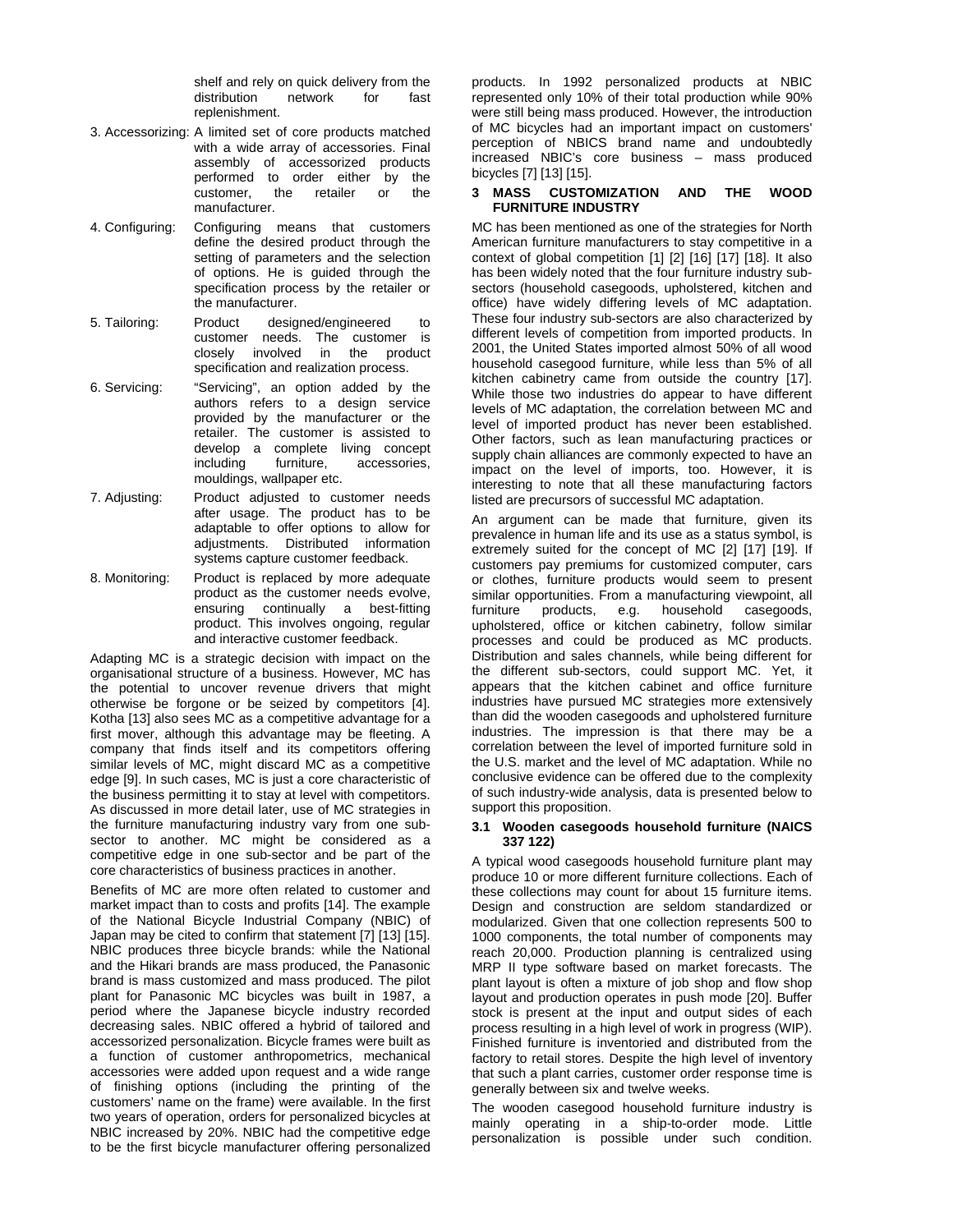Personalization offered is limited to things that can be altered late in the production process, such as different numbers of shelves or different hardware. Often, a range of different colors is offered, however, collections in different colors are kept in inventory and thus do not necessarily classify as MC products. Wooden casegood furniture typically is bought by customers looking at models in a showroom, then selecting the items they like in the color they are most attracted to and take it off-theshelf or wait for delivery. In regard to the previously presented MC model, the wooden casegoods household industry offers popularizing, varietizing and accessorizing options.

Figure 2 presents total wood household furniture imports over five years as well as from the two leading import countries, China and Canada [21] [22]. Total imports are presented in Billion US\$ and imports from the leading countries are presented as a percentage of the domestic production minus exports. The later indicates the presence of US manufacturers on their domestic market and may be considered as a measure of domestic market control. In Figure 2, domestic production – exports and total imports refers to the right axis (in Billion US\$), while imports from the leading countries refers to the left axis (as a percentage of U.S. domestic production - exports). According to Figure 2, domestically made and sold wood household furniture increased slightly from 1997 to 1999 and remainded stable until 2002 at roughly \$12 billions. China replaced Canada as the number one wood household furniture exporting country to the U.S. in 2000. These numbers show that the U.S. domestic producers have not been able to take advantage of a growing domestic retail market which grew from \$14.2 billions in 1997 to \$19.6 billions in 2002. Imports are gaining market share reaching 63% of the US made – US sold casegoods with China gaining the most.

Typically, for a product offering little options for personalization, price, quality, and order fulfilment time are the main sales arguments [1] [4] [7]. As discussed previously, U.S. wooden casegood furniture manufacturers are not known to offer significantly faster order fulfillment than do off-shore manufacturers. Quality often is not different for products from different origins. Under those conditions, price becomes the most important sales argument. However, as the statistics show, domestic manufacturers fare poorly in markets where competition is based on price [23].

## **3.2 Upholstered furniture (NAICS 337 121)**

Upholstered furniture manufacturing consists of two distinct processes: the construction of an internal frame and the upholstery process. Components for construction of the internal frame are mainly produced from plywood. They are cut out with panel saws, band saws, or CNC routers after which components are assembled to a frame by using staples, screws and nails. In parallel to the frame production, foam and fabric or leather is cut to the required shape to fit the frame and installed. The upholstered furniture then is packaged and either put in inventory or shipped to retail stores.

In Figure 3, upholstered furniture imports to the U.S. are presented as a total and from the four leading import countries Italy, China, Mexico, and Canada between 1997 [21] [22]. Total imports are presented in Billion US\$ and imports from the leading countries are presented as a percentage of domestic U.S. production minus exports. The value of upholstered furniture produced and sold in the U.S. increased from \$8 billion in 1997 to \$10.5 billion in 2002. Overall imports are low (15% of US made – US sold products in 2002) compared to wooden casegood household furniture. The leading country of export to the US is Italy, but its share of the upholstered furniture market decreased from 6% in 2000 to 3% in 2002 (measured as a percentage of U.S. domestic production sold in the U.S.). China gained market share from almost no exports to the U.S. market in 1997 to 3% in 2002.

The U.S. upholstered furniture industry protects its market share much more successfully than does, for example, the wooden casegood household industry. It can be argued that upholstered furniture offers a higher level of personalization to customers. Customers generally have an impressive choice of fabrics and colors when buying upholstered furniture. Accessorizing is the prevalent option offered by that industry. The final assembly using the specified fabric option chosen by the customer is conducted in an assemble-to-order mode by the factory. Thus, logistics may represent a barrier for offshore imports. However, since communication is simple, reliable



Figure 2: Total imports of wood household furniture in billion \$ and imports from the leading countries as a percentage of U.S.-made\U.S.-sold wood household furniture.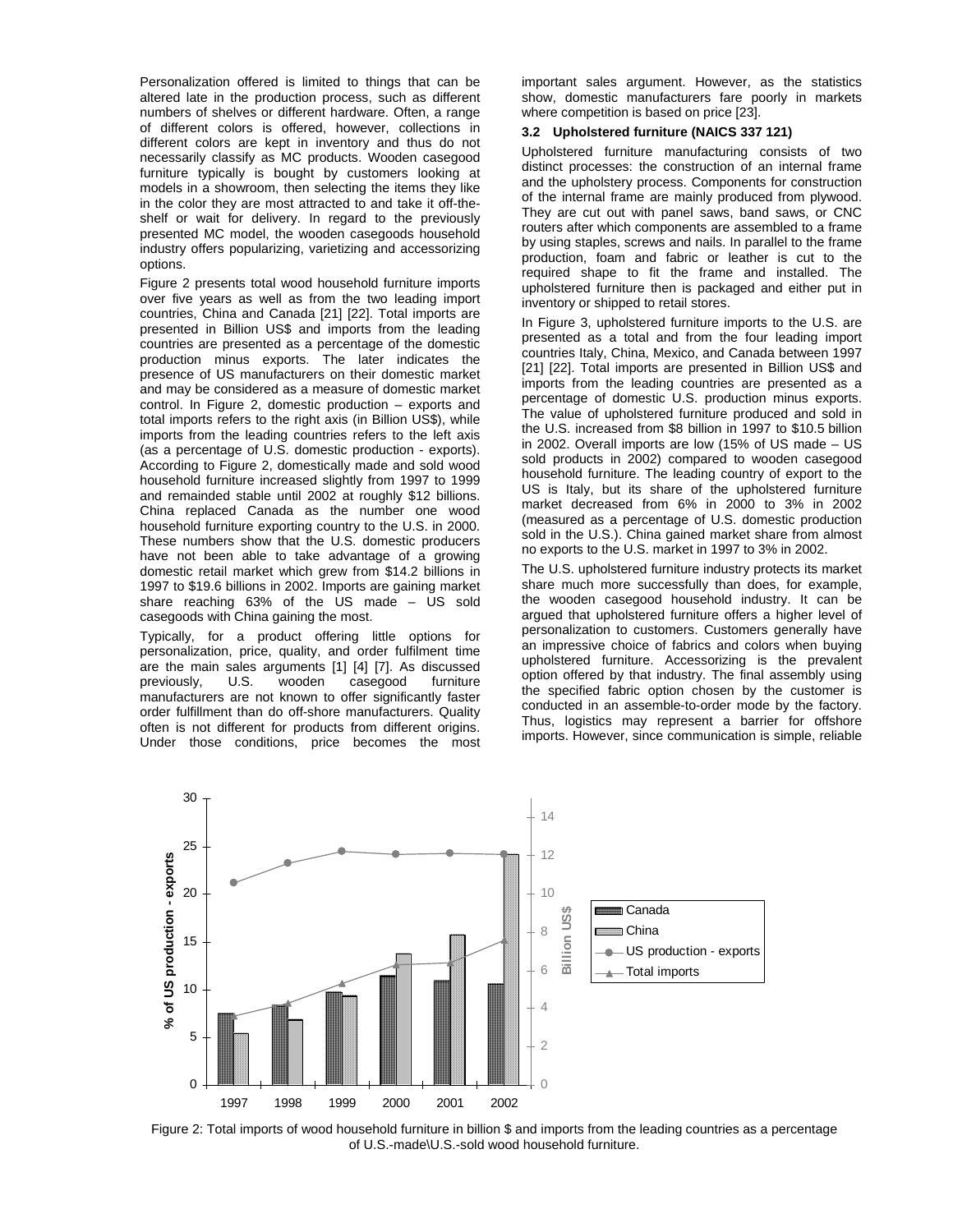

Figure 3: Total imports of upholstered furniture in billion \$ and imports from the leading import countries as a percentage of U.S.-made\U.S.-sold wood household furniture.

and inexpensive, thanks to the Internet, and air cargo transportation is becoming more prevalent, this competitive advantage is eroding. Only recently, a Chinese upholstery furniture company started to offer personalized furniture through the Internet (www.shangrilachina.com). However, MC concepts for upholstered furniture industry can be advanced. An example would be to integrate ergonomics into a personalized piece of upholstered furniture (meaning a switch from accessorizing to configuring or tailoring). Such a strategy would make the manufacture and distribution of upholstery much more complex and may offer domestic producers a way to stay ahead of foreign competition.

### **3.3 Wood office furniture (NAICS 337 211)**

The wood office furniture industry is a much more consolidated industry than is, for example, the wooden casegood household industry. However, with the emergence of the home office, the distinction between these two industries is somewhat blurred. Processes used to produce wooden office furniture are similar to the

casegood industry, with the difference that more wood composite boards are employed. Also, office furniture has to be seen more as a system, where different types of furniture (such as, for example, partitioning walls, desks and cabinets) have to correspond with each other in a modular system. Thus, the complexity of office furniture is higher for office furniture compared to casegoods.

Figure 4 presents wood office furniture imports over the last five years as a total of imports and also shows imports from the two leading import countries, Canada and China [21] [22]. Total imports of wood office furniture are presented in Billion US\$ and imports from the leading countries are presented as a percentage of domestic U.S. production minus exports. U.S. production sold domestically increased from \$2.9 billion in 1997 to \$4.1 billion in 2000. By 2002 it had decreased to \$2.7 billion due to the September 2001 events. Canada is the leading wood office furniture exporter to the U.S. market. Canada, traditionally having an import market share fluctuating around 10% of the production made and sold domestically in the U.S., it took a leap to nearly 25%



Figure 4: Total imports of wood office furniture in billion \$ and imports from the leading import countries as a percentage of U.S.-made\U.S.-sold wood household furniture.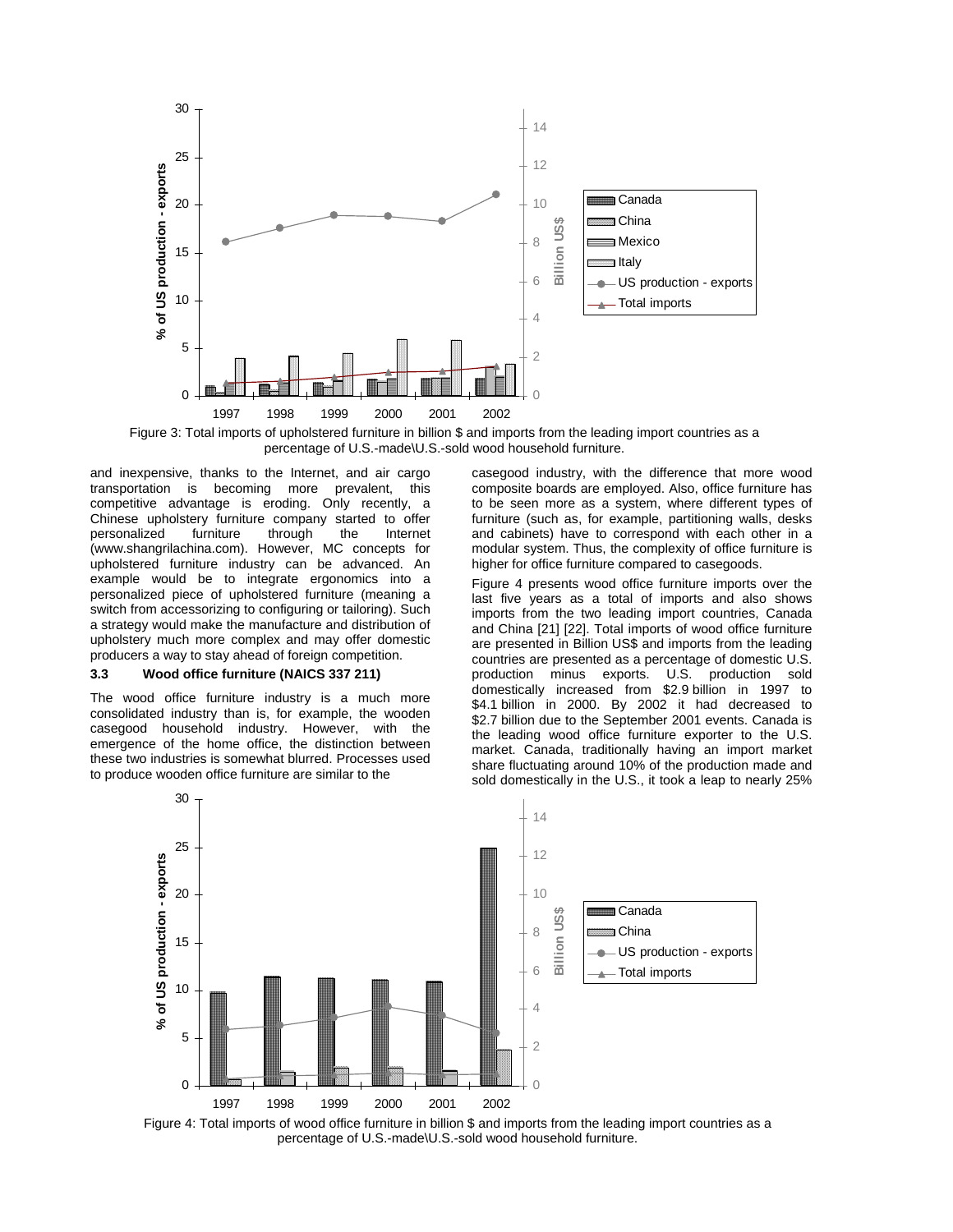in 2002. Due to the burst of the *.COM* bubble in 2001, US made office furniture sales decreased significantly from 2000 to 2002, particularly from 2001 to 2002. The dollar value of Canadian imports decreased from 2000 to 2001 but kept nearly stable from 2001 to 2002. Because Canadian imports are given as a percentage of US made – US sold products, it gained relative importance over that period. From 1997 to 2002, imports from China increased from 0.6 to 3.7%.

Wood office furniture manufacturers have taken advantage of MC to varying degrees. Modularized products (configuring) and accessorizing are the most common approaches taken. However, individual furniture modules are typically inventoried by the manufacturer. To create an office space, end users consult product catalogs or visit a store to make a selection based on their preferences. Generally, no guidance by sales representatives is necessary to conduct configuration.

It can be argued that the mixed module orders and the accessorization offered by office producers may be one of the barriers to off-shore imports. Canada has been able to take advantage of its closeness to US markets and the favourable Canadian dollar exchange rates over the 1997 – 2002 period . However, most companies have yet to discover and deploy the full potential of MC. Ship-to-order strategies result in high levels of inventory and limit options for customization. While the wood office furniture industry has begun to explore MC, it still has not taken yet advantage of the entire potential of MC.

#### **3.4 Wood kitchen cabinets (NAICS 337 110)**

Broadly defined, wood kitchen cabinets consist of cases with shelves or drawers and fronts. Cases and shelves are generally made from wood-based composite boards in rough, melamine laminated or veneered form. Fronts and drawers may be made from solid wood or composite boards. To ship a complete kitchen, all units of a given order are often processed as one batch. However, fronts, drawers, shelves and cases may be processed in different departments or even different facilities. The kitchen cabinet industry has some of the most advanced systems to facilitate such a dispersed production. The parts will join each other at the assembly lines. Appliances, however, may be shipped directly to the installation site.

Figure 5 presents wood kitchen cabinet imports between 1997 to 2002 as a total and from Canada and China, the two leading exporters to the U.S. [21] [22].Total imports are presented in Billion US\$ and imports from the leading countries, as a percentage of the domestic production minus exports. The value of U.S.-made-U.S.-sold wood kitchen cabinets increased continuously from \$9 billion in 1997 to \$14 billion in 2002. Overall import share is low at 4% of US made – US sold products in 2002. Canada, the leading exporter to the U.S. represents about 3% of the domestic U.S. production sold in the U.S. China, the second most important exporter of kitchen cabinets to the U.S., shipped less than 1% of the domestic U.S. production sold in the U.S in 2002. The U.S. kitchen cabinet manufacturers do not appear to be under pressure from international competitors. The U.S. companies were able to take full advantage of an expanding US market and have grown domestic sales by 56% from 1997 to 2002. Canadian imports are stable and Chinese competition is not a threat to US manufacturers.

MC is widely implemented in the kitchen cabinet industry. Configuring was implemented decades ago. Parts standardization and the use of sectional modularity to decrease variety in the manufacturing system is prevalent throughout the industry. IT implementation and the use of the Internet have nearly eliminated information transfer related delays. An argument can be made that this maketo-order manufacturing strategy of the kitchen cabinet industry presents an important barrier to offshore imports.

#### **4 CONCLUSIONS**

Reviewing domestic production and import data of furniture from 1997 to 2002, it appears that standardized, commodity-like products are more likely to loose market share to international competitors. Based on the data presented, this paper supports the proposition that more customized products are helping domestic manufacturers to successfully compete against imports. If so, MC would then appear to be a business strategy that can be successfully used to fend off fierce offshore competition, at least to a large extend.

The term MC was coined in 1987 by Stanley [3] who described the concept of MC as producing products and services that are tailored according to individual customer needs and preferences. The MC taxonomy adopted by this paper consists of eight personalization options: popularizing, varietizing, accessorizing, configuring, tailoring, servicing, adjusting, and monitoring. Each one of



Figure 5: Total imports of wood kitchen cabinets in billion \$ and imports from the leading import countries as a percentage of U.S.-made\U.S.-sold wood household furniture.